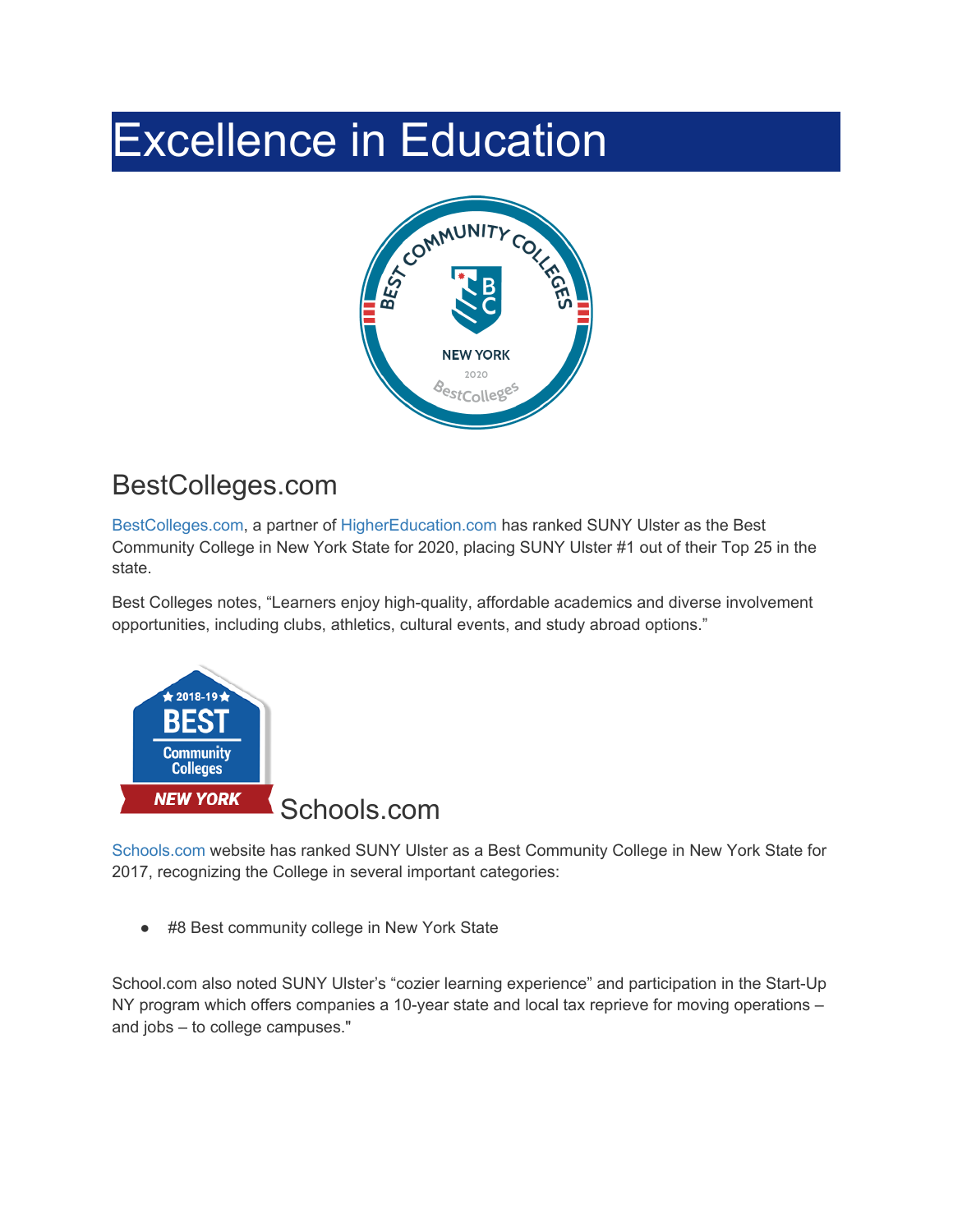

EDsmart, a nationally recognized publisher of college rankings, released their 2016-2017 edition of the Best Community Colleges in New York, placing SUNY Ulster #5 out of their Top Ten in the state.

121 community colleges were evaluated using publicly available data on retention rates, transfer rates, graduation rates and net price gathered from the National Center for Education Statistics' College Navigator.



## Gold Top Military Friendly School

SUNY Ulster's Top Military Friendly School designation has risen to the 'Gold' category in 2018. Victory Media, the organization behind the designation has ranked SUNY Ulster a Top 10 Military College and #5 in the small community college category. The Military Friendly designation measures an organization's commitment, effort, and success in creating sustainable and meaningful benefit for the military community. SUNY Ulster has been a designated Military-Friendly school since 2009.



Online U